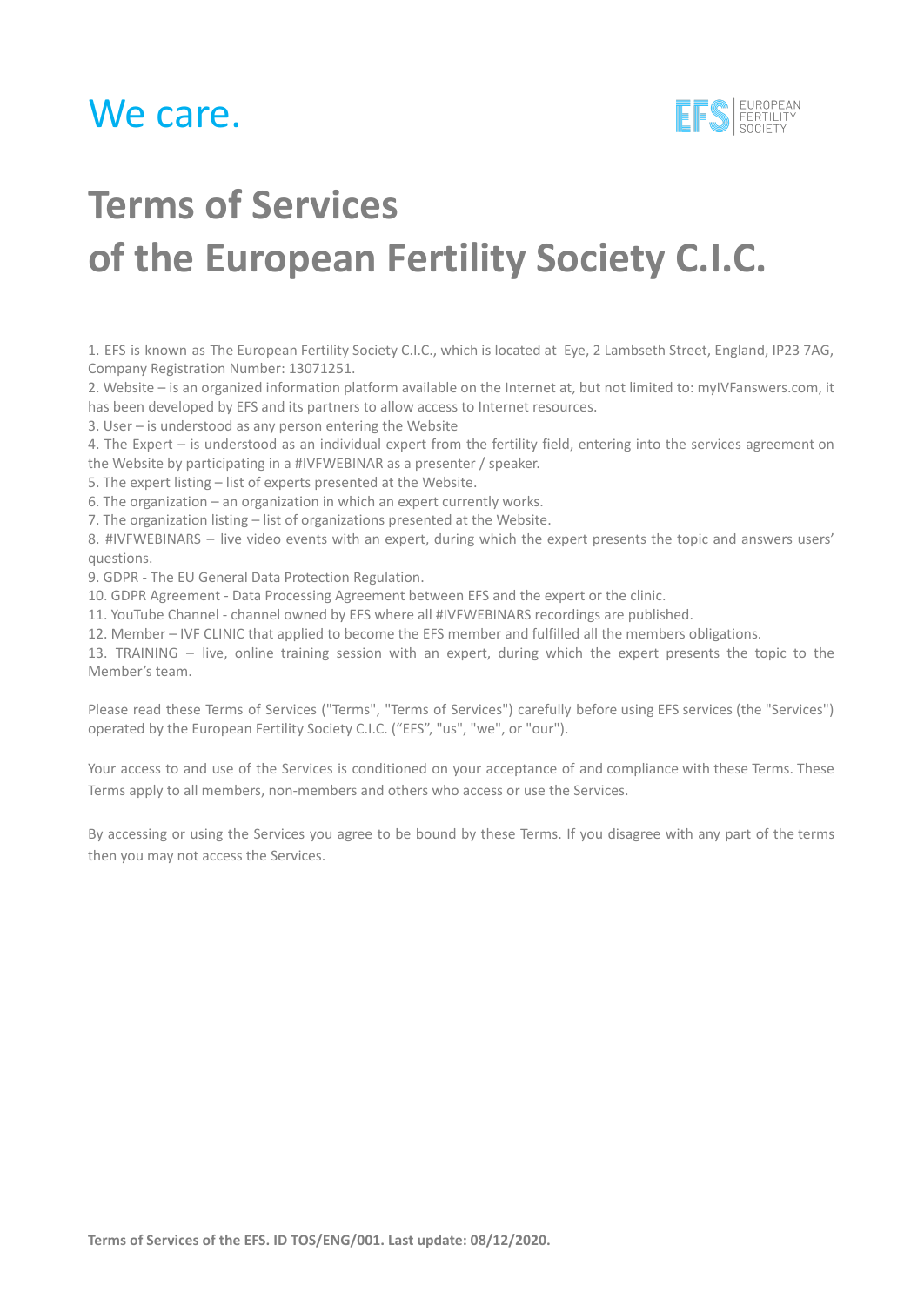

### **I. #IVFWEBINARS**

#### **The nature and purpose of the #IVFWEBINARS**

1. The #IVFWEBINARS will offer an opportunity to share professional knowledge via a presentation made by a professional speaker which will be recorded for further views. The event cannot be used in any way to promote the work of the presenter, their employer or any product. To this end, EFS has full authorship of the final video placed on the website and on any other online media channels without question.

2. If EFS believes that the presenter / speaker is providing information which isn't factually true during the event or is undertaking the event as a promotional event, then EFS will terminate the contract immediately and remove (in whole or in part) the event from the site.

3. EFS uses third-party services (SAAS) to plan, promote and manage the #IVFWEBINARS live. All the events are recorded and uploaded to its YouTube channel.

4. EFS reserves the right to refuse to upload any WEBINAR to the website and will not be liable for any loss or expense in so doing.

5. The #IVFWEBINARS may contain advertisements for other products or companies.

#### **Publishing the #IVFWEBINARS**

1. EFS publishes the #IVFWEBINARS at a scheduled date and time.

2. The Expert will present and explain clearly the particular fertility topic proposed by EFS.

3. The Expert will provide presentations: slides in PDF format created by the Expert. It should take a maximum of 30 minutes to present the lecture.

4. The Expert will answer audience questions after the presentation. It may take 15-45 minutes.

5. EFS shall provide to the expert the list of potential topics and dates. The expert chooses from the list the webinar topic and date.

6. The date of the webinar will be indicated on the order form. If the expert does not choose the date, then the expert can use only the free topics and/or dates slots (if available).

7. The Expert can change the date of the webinar but this must be done with at least eight weeks' notice prior to the scheduled event.

8. The Expert will provide their headshot photograph (min. 600 x 600 pixels) and bio note (min. 400 words) at least 4 weeks before the #IVFWEBINARS.

9. The Expert will provide the expert presentation in PDF format at least 2 weeks before the #IVFWEBINARS, or in any case before the technical test.

10. No marketing materials are allowed. EFS will review the presentation and edit changes.

11. EFS will support every #IVFWEBINARS with a moderator. The moderator or their assistant will provide guidelines to the expert before the #IVFWEBINARS and will moderate the live event.

12. The online recorded version after the live event will be available for free for every user.

13. EFS will publish the recorded video within 72 hours after recording.

14. EFS will forward the list of attendees and registrants that have given their consent, to the Expert or to its organisation only based on the signed GDPR Agreement.

15. EFS will allow patients to ask questions to the expert via an online form available in the expert and organisation's profile only based on the signed GDPR Agreement.

15. EFS will not provide the recorded video to the Expert on demand.

**Terms of Services of the EFS. ID TOS/ENG/001. Last update: 08/12/2020.**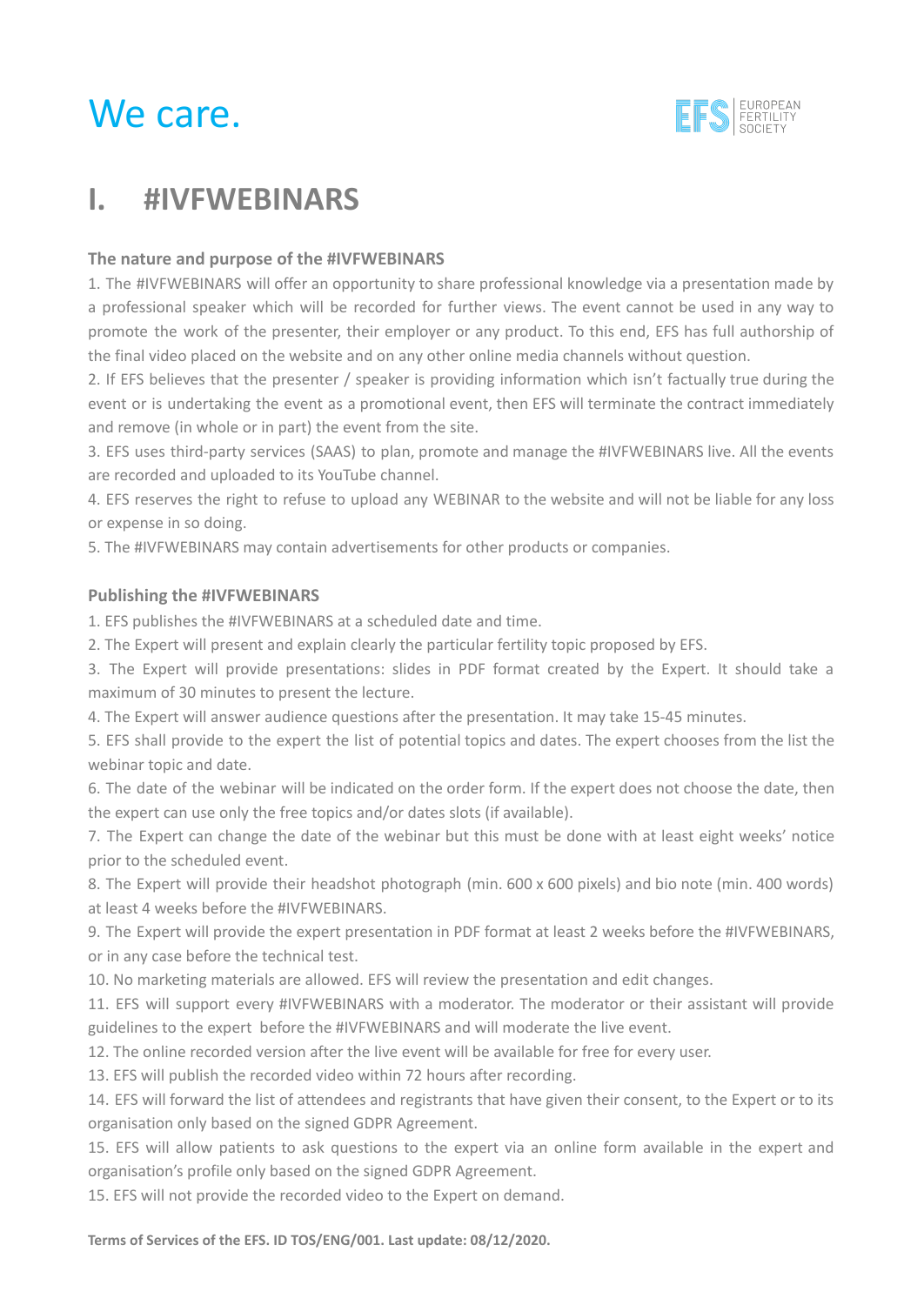

16. The Expert can use the recorded video but this use must not contradict the interests of EFS.

#### **Copyright**

- 1. Unless otherwise indicated, EFS owns copyright for the content presented on the website including video recordings, description of the #IVFWEBINARS based on the speaker's presentation and transcription of the Q&A live session from live events - #IVFWEBINARS.
- 2. Some of the copyright for the content on this website (recorded #IVFWEBINEARS) may be owned by individual presenters (e.g. presentations shown or videos played during the live #IVFWEBINARS recordings).
- 3. #IVFWEBINARS may contain resources or links to other websites over which EFS has no control. EFS makes no representations about the accuracy of information contained on those websites / resources. EFS is not liable for the content on those websites.
- 4. #IVFWEBINARS live events are to be viewed live by the registrant only; the content must under no circumstances be recorded or reproduced unless it is agreed by EFS. EFS reserves the sole right to record and publish events.
- 5. The #IVFWEBINAR will be recorded, uploaded to the YouTube channel after the live event and is for personal/non-commercial use only. The content must not be modified or republished in any way without the prior consent of the presenter and EFS.
- 6. EFS is not liable for the detailed content of any #IVFWEBINAR, quality of presentation or the accuracy of answers given by the Expert to questions posed by attendees.
- 7. If you seek to reproduce or otherwise use the content owned by EFS it is your responsibility to obtain approval for such use where necessary. Any breach of copyright, including recording the presentation or any unauthorized use of the material may lead to legal action.
- 8. All #IVFWEBINARS-related materials video recordings, copy and transcriptions published on the website, remain copyright of EFS. They must not be distributed to any third party at any time or in any form without written permission. The only exception is embedding the whole recording published via YouTube API directly from YouTube Channel. Standard YouTube Terms and Conditions apply.

#### **Force majeure**

1. EFS Contract performance will be excused, to the extent reasonably necessary, in the event that force majeure event that occurs without the fault or negligence of the non-performing party prevents timely performance under the Contract including but not limited to an outbreak of war, a danger of an outbreak of war; the actions, decisions or vetoes of law enforcement authorities, governmental or international agreements, strikes, lockouts or other protests, floods, fires, explosions, the breakdown of the entire INTERNET or its part, the breakdown of the electric grid, computer systems of control and distribution or other manifestations of force majeure.

2. In the event the force majeure occurs, EFS shall with no delay inform Expert and if possible, propose other terms of Emission.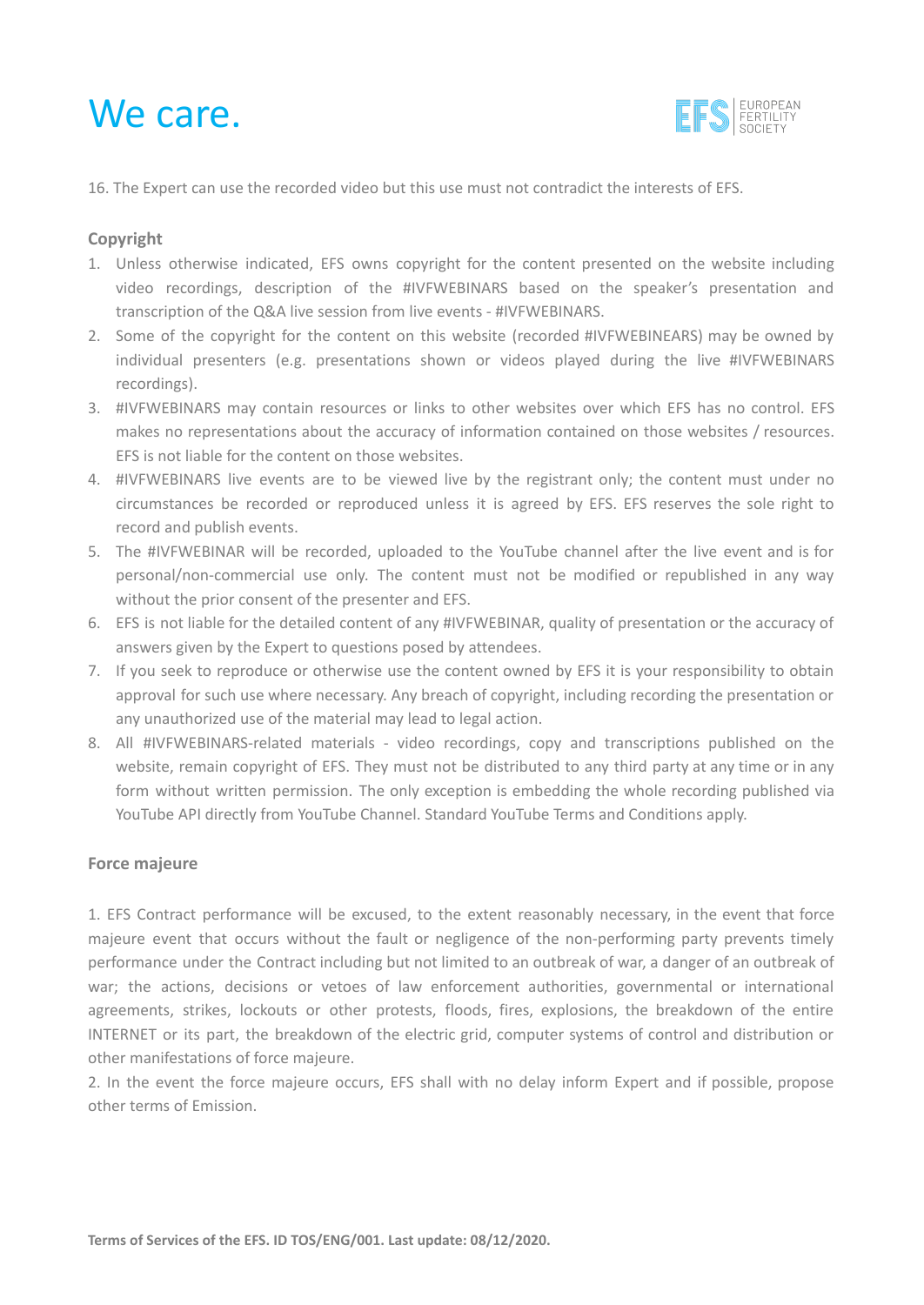

### **II. TRAINING SERVICES**

#### **Subject matter, conclusion of the contract.**

- 1. These general terms and conditions of business apply for all training and certification programs delivered by EFS.
- 2. Only these general terms and conditions of business apply. Terms and conditions of business of those receiving training or taking a certification examination (subsequently referred to as participant) do not apply, even if not explicitly stated by EFS. The terms and conditions presented in this document also apply if EFS knowingly renders services due that are in conflict with the participant's terms and conditions of business.
- 3. Participants must register in advance to take part in EFS trainings or certification exams. Registration consists of filling out a form online, that is provided by EFS. Registration also includes selecting the training session the participant intends to attend or the respective certification exam. The current EFS list of training services and certification examinations offered by EFS is available online.
- 4. EFS will then submit a quote of the selected services to the participant. The contract only takes effect once the participant has confirmed the quote and paid the invoice.

#### **Conducting training**

- 1. EFS is responsible for conducting training or for contracting a third party to conduct training and is free to choose any consultant for such purposes. EFS is entitled to transfer the duties of the contract to a third party to perform and to change the contents of training sessions as long as the objective of the training is not compromised. EFS may cancel training, change the date or time of training or designate the training location with advance notice.
- 2. EFS will make every effort to provide the participant with all important knowledge during training sessions, as per the training plan and the current training documents.
- 3. EFS will conduct online training or on the participant's premises, or at another mutually agreed upon location. Training is to be conducted during the dates specified by EFS in the quote and confirmed by the participant.
- 4. If training takes place on the participant's premises, the participant will provide the infrastructure necessary for training especially desks and computers, and is responsible for obtaining Internet connections if required.
- 5. If training takes place on the participant's premises, the participant will cover all the logistics and accommodation costs of the trainer specified by EFS in the quote and confirmed by the participant.
- 6. Participants will receive a certificate confirming participation upon completion of training.

#### **Certification**

- 1. The price of one certification examination entitles one participant to take one certification exam, independent from the result of the respective test.
- 2. The use of any aids besides the certification software is forbidden during the certification examination. If the participant uses any other software, data, documents or persons, the examination will be stopped and the results of th examination will be not passed. The participant must pay the full certification fee, no refund.
- 3. Within 7 days after the end of the examination, EFS will inform the participant of the examination results.
- 4. After passing the examination, the participant will receive the EFS Certification Kit (certificate, digital logos) by e-mail within 7 days.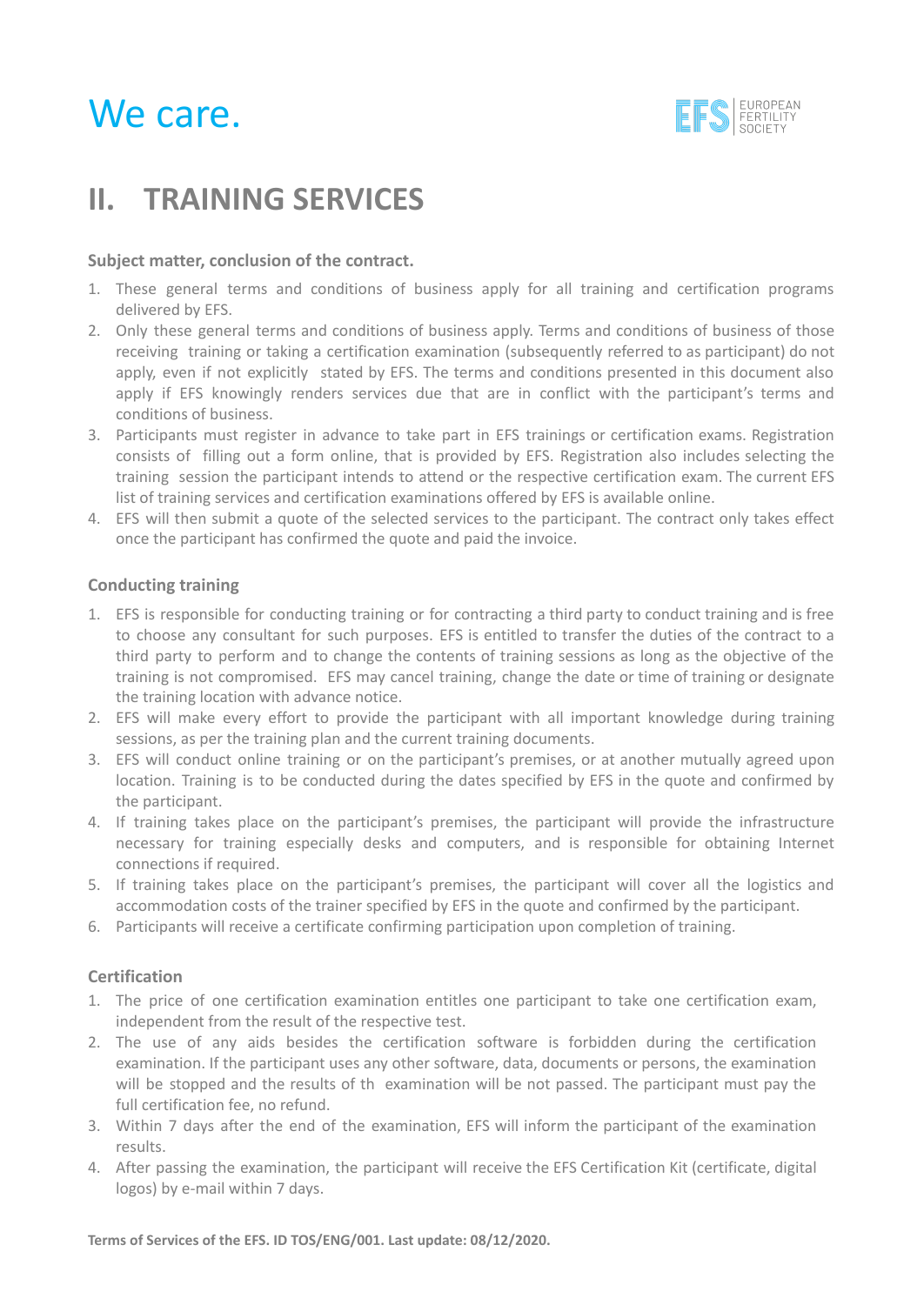

5. After a successful certification exam, the participant has the right to use the EFS Certified title and logos for a period of two years. This time can be prolonged only by successfully passing another certification examination.

#### **Compensation and terms of payment .**

- 1. Costs covered by the participant will be specified in the quote.
- 2. All fees are due upon receipt of an invoice and must be paid in full within 14 days.
- 3. If payment is not made by the participant on time, the training will be cancelled.

#### **Termination by EFS**

- 1. EFS is entitled to terminate the contract due to instructor illness, technical reasons, or other reasons beyond EFS's control.
- 2. Before exercising this right to termination, EFS will make every effort to reschedule training or certification examination, with the participant's consent. In case of rescheduling, the contract will remain in effect and will be amended with the consent of both parties. If the parties cannot agree on the amendment to the contract, the contract will be terminated, and any fees paid by the customer will be reimbursed.

#### **Termination by the customer**

- 1. If the participant is unable to attend, the customer is entitled to designate another representative from his/her company to participate in the training or certification before the training begins. The client will incur no additional costs.
- 2. The participant is entitled to terminate the contract via written notice at any time.
- 3. The participant must not pay any fees if EFS receives notice of termination on or before the 10th business day before the first day of training or certification date. The participant must pay 50% of the agreed costs if he/she terminates the contract between 10 and 5 business days before the first day of training or certification. The participant must pay 100% of the costs if he/she terminates the contract within 5 business days of the first day of training or before the certification examination.
- 4. If the participant wishes to change the training date set in the contract without canceling the entire contract, EFS must receive written notice at least 5 business days before the first day of training. The participant will incur no additional costs, and the contract will be amended with consent of both parties. If EFS receives such notice within 5 business days of the first day of training or the certification exam, the participant must pay EFS 50% of the agreed upon costs as a processing fee.
- **5.** Rights to further claims are reserved by EFS. This especially concerns cancellation costs for travel already booked to the customer's premises or to any other agreed-upon location.

#### **Right to training documents, software**

- 1. All training documents are intended for the exclusive personal use of the participant.
- 2. The participant recognizes EFS's copyright and therefore the exclusive distribution rights and right of use of training documents and/or software.
- 3. The participant recognizes all of EFS's brand, trademark, name, and patent rights to the software and related documents. The participant may not remove, modify, or render unrecognizable copyright indications or indications of property rights.